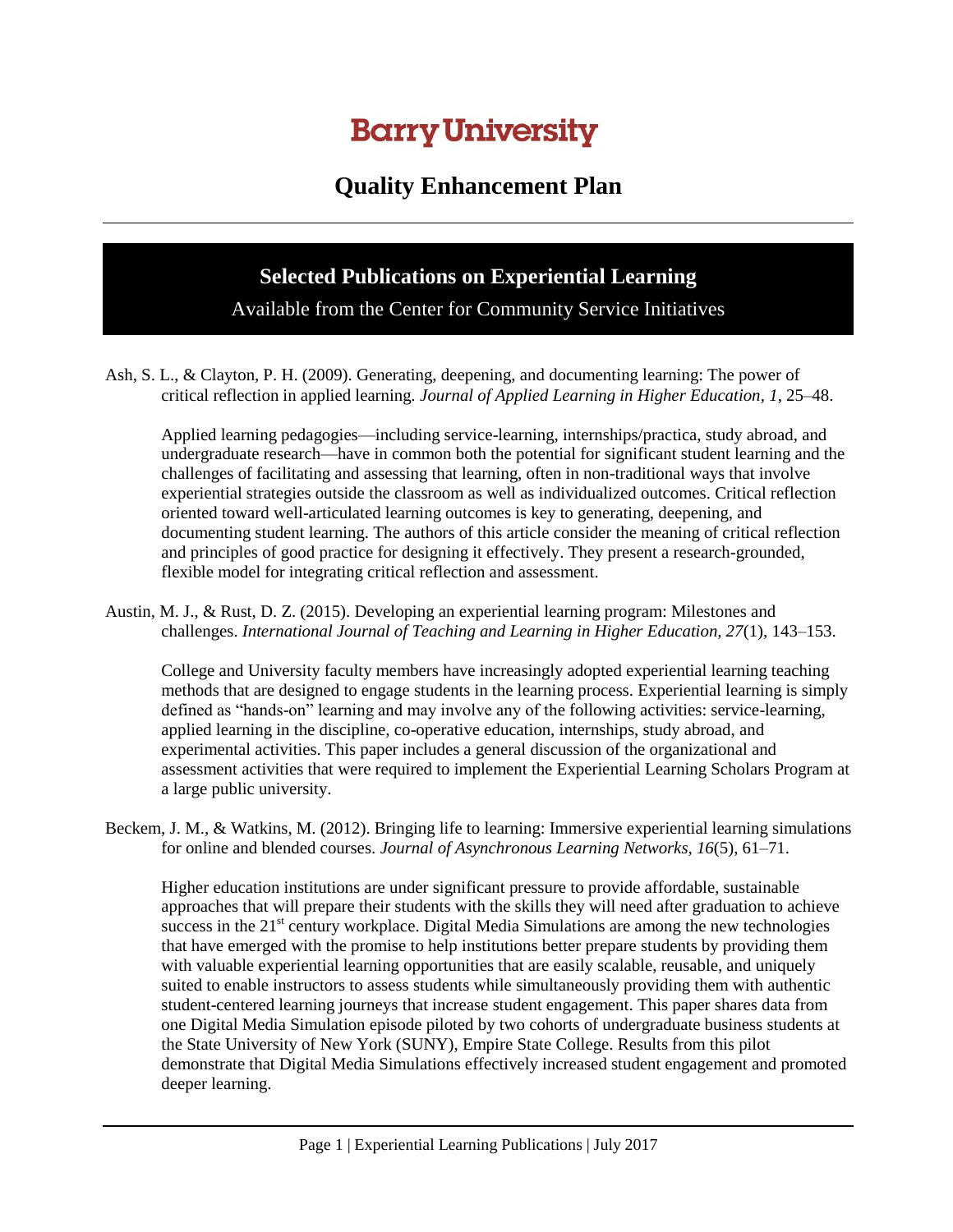Benander, R. (2009). Experiential learning in the scholarship of teaching and learning. *Journal of the Scholarship of Teaching and Learning, 9*(2), 36–41.

Experiential learning requires making meaning from direct experience. Used in workplace training (Silberman, 2007), experiential learning is the theoretical foundation for all practicum and co-op program learning. Supported by findings on expert/novice learning styles (Boshuizen, Bromme, & Gruber, 2004), this essay reflects on the practice of experiential learning as a mode of inquiry in the scholarship of teaching and learning. When expert teachers experiment with becoming novice learners, or when professors become students, they can come to personal, enduring insights about the experience of teaching and learning.

Boggs, J. G., Mickel, A. E., & Holtom, B. C. (2007). Experiential learning through interactive drama: An alternative to student role plays. *Journal of Management Education, 31*(6), 832–858.

This article introduces interactive drama as an alternative to student role-plays. Interactive drama increases student engagement and explores complex issues in management. It features scenes from organizational life being performed live by trained actors before a student audience, stopping at pivotal points so the audience can interact with the actors. These sessions result in highly energized students wanting to participate in lively discussions. Because the vivid scenes are so memorable, the students are able later to connect them effectively to management theory or their own experiences in reflective journals or other written assessments. After describing why instructors should consider using interactive drama, the article explains how to use it in the management classroom and concludes by providing five detailed examples of interactive drama scenes.

Breunig, M. (2005). Experiential education and its potential as a vehicle for social change. *Exchange Extra*, *4*, 1–15.

The author's discussion of both the philosophy of experiential education and its modern-day principles and practices shows that experiential education is rooted in the educational ideal of social change. This paper provides an overview of some of these principles and practices. The purpose of this overview is, in essence, for the reader to review and then independently examine how well experiential educators are doing at fulfilling the intended aim of social change.

Bringle, R. G., & Hatcher, J. A. (1999). Reflection in service learning: Making meaning of experience. *Campus Compact*, 113–119.

The authors discuss reflection activities in service-learning, which are a critical component because they connect the service activities to the course content, extending the educational agenda beyond rote learning. They describe the different types of reflection, such as journals, experiential research papers, ethical case studied, directed readings, class presentations, and electronic reflection. And they present criteria for assessing levels of reflection and discuss the consequences of reflection.

Cantor, J. A. (1997). Experiential learning in higher education: Linking classroom and community. *ERIC Digest.* Retrieved from [http://cet.usc.edu/\\_oldcet/resources/teaching\\_learning/docs/experientiallearning.pdf](http://cet.usc.edu/_oldcet/resources/teaching_learning/docs/experientiallearning.pdf)

This review of the literature focuses on experiential learning in higher education. This review is, in fact timely, as there is renewed academic interest in experiential learning. While the literature suggests that experiential learning is a necessary and vital component of formal instruction in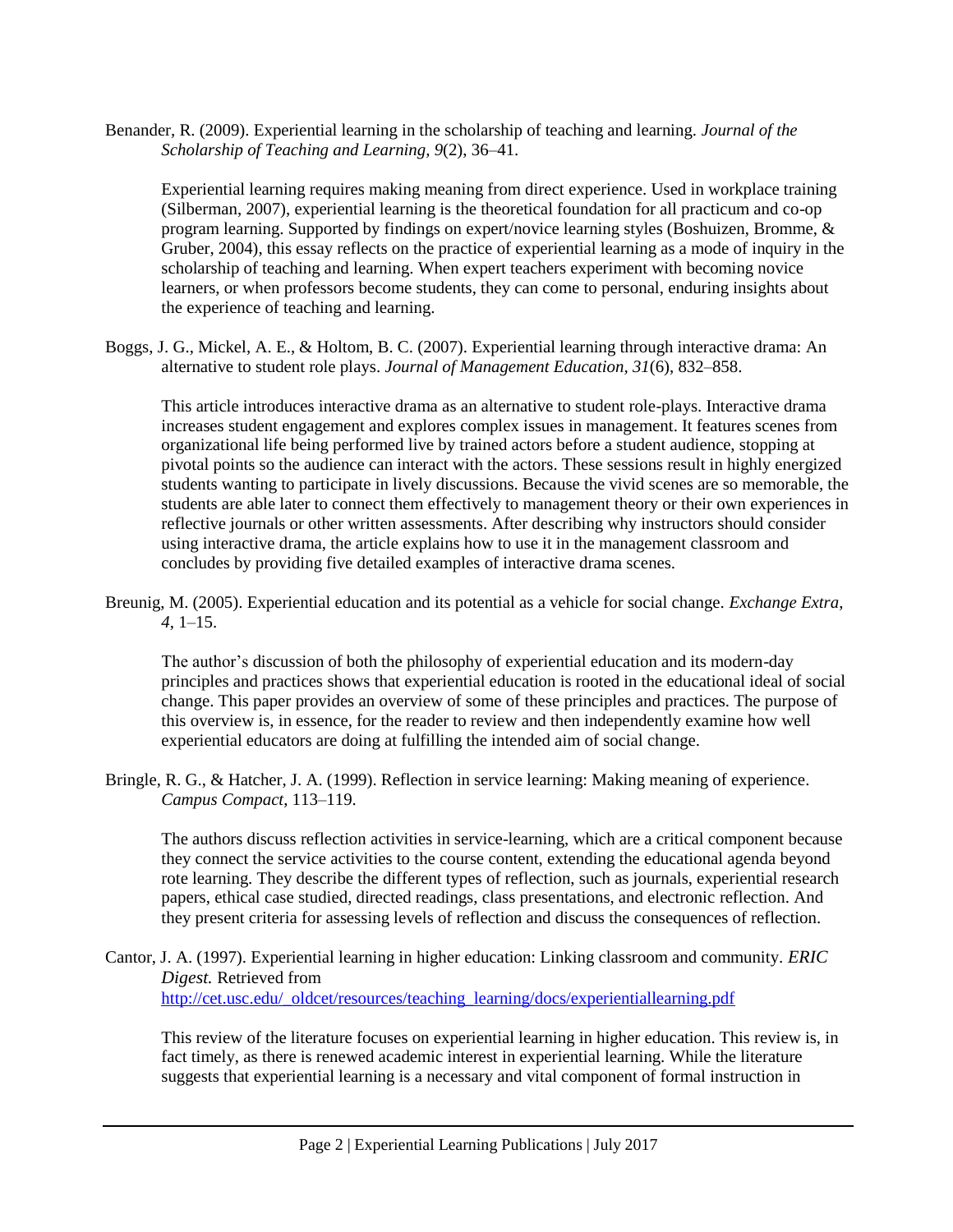colleges and universities, controversy nevertheless exists among scholars and educators about its place and use. This literature review provides the academic community with an understanding of the current state-of-the-art practices in experiential learning, with suggestions for program design and development and operation.

Caulfield, J., & Woods, T. (2013). Experiential learning: Exploring its long-term impact on socially responsible behavior. *Journal of the Scholarship of Teaching and Learning, 13*(2), 31–48.

Today's students are exposed to world events that require considerable cross-cultural understanding and recognition that education is far more than learning facts about specific disciplines and diverse groups while sitting in a classroom. For the past several decades, research in education has repeatedly demonstrated that adults learn effectively through experience. However, does experiential learning, when designed specifically to heighten awareness of a significant social problem, evoke socially responsible behavior specific to that problem in the long run? Employing a qualitative longitudinal research design involving 25 graduate students as participants, this study explored that question. Findings indicated that 94.7% of participants who reported a high-impact learning experience when participating in experiential learning while enrolled in a graduate class also reported engaging in socially responsible behavior because of that learning experience. In some instances, the socially responsible behavior continued for as long as three years after the class had ended.

DiConti, V. D. (2004). Experiential education in a knowledge-based economy: Is it time to reexamine the liberal arts? *The Journal of General Education, 53*(3-4).

During the twenty-first century, the workplace has changed more dramatically than perhaps at any other time in the history of the United States. Today, the ability to create new knowledge is quickly supplanting the importance of manufacturing goods and services. One current issue is the increasing need for an educated workforce that can meet the demands of a changing economic order. Education is now a vigorously monitored and carefully assessed investment by a variety of sources, including students and parents. Undergraduate students are trying to make a connection between subject and content in the educational marketplace. Today, what students seem to value most is the ability to translate their undergraduate education into better employment prospects.

Estes, C. A. (2004). Promoting student-centered learning in experiential education. *Journal of Experiential Education, 27*(2), 141–160.

Experiential educators claim to value student-centered learning; yet the values, as evidenced in practice, are often teacher-centered. The purpose of this article is to increase awareness of the inconsistencies between espoused values and values in practice affecting teacher and student power relationships during the facilitation of experiential programs. The literature review includes related philosophical topics, a summary of what other professionals in the field have written about student-centered facilitation, and an overview of eight generations of facilitation. The author argues that teacher-centered facilitation is problematic in experiential education and justifies increasing the use of student-centered facilitation practices. Suggestions are provided for: (a) establishing forums for dialog about student-centered facilitation, (b) incorporating more student-centered facilitation practices, and (c) considering student-centered learning during program development and facilitator training. The author concludes that the profession's very commitment to integrity necessitates that we, as experiential educators, take action in order to ensure that our programs become more studentcentered.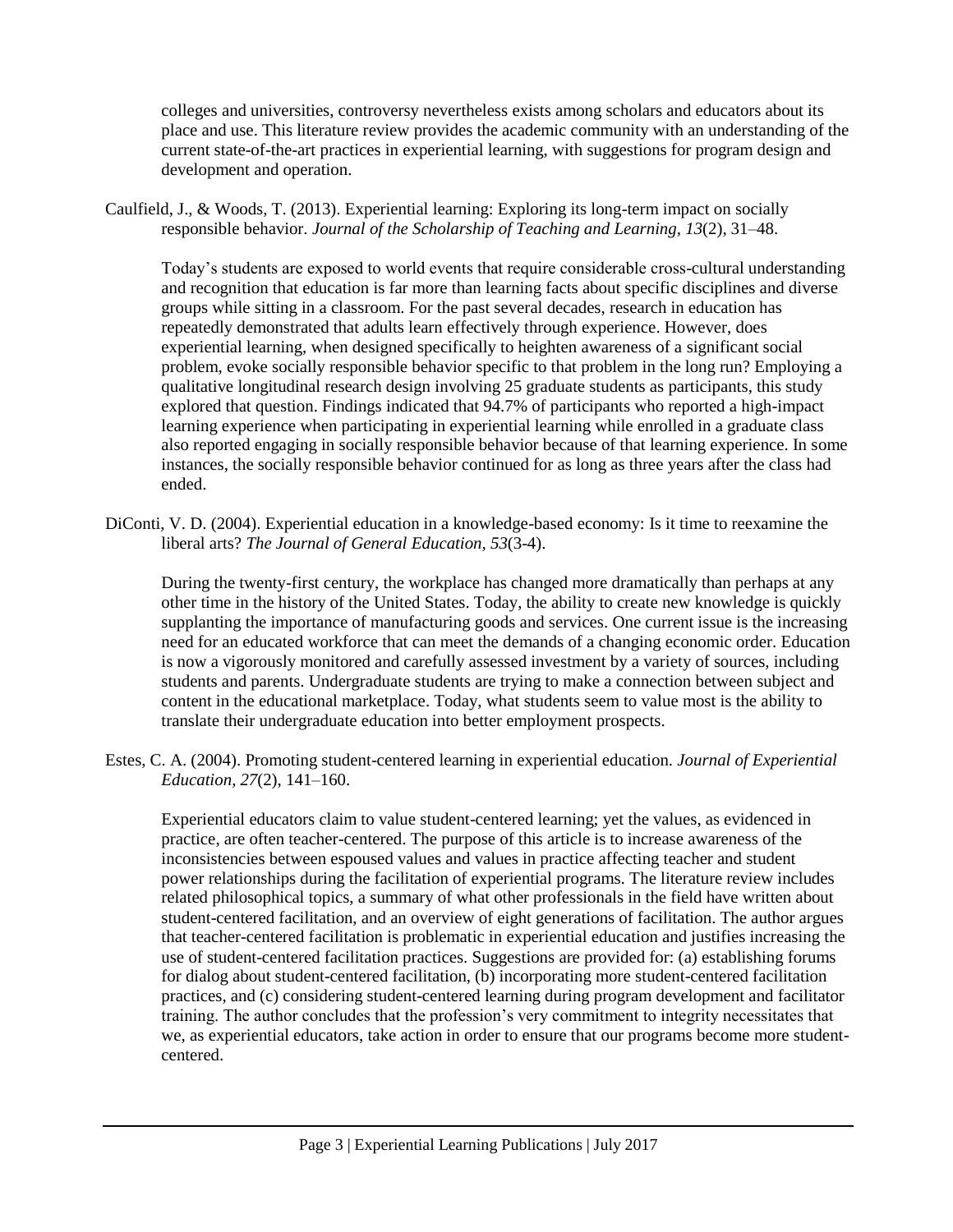Eyler, J. (2009). The power of experiential education. *Liberal Education*, *95*(4), 24–31.

Experiential education, which takes students into the community, helps students both to bridge classroom study and life in the world and to transform inert knowledge into knowledge-in-use. It rests on theories of experiential learning, a process whereby the learner interacts with the world and integrates new learning into old constructs. Experiential education can lead to more powerful academic learning and help students achieve intellectual goals commonly associated with liberal education.

Furco, A. (1996). Service-learning: A balanced approach to experiential education. In Corporation for National Service (Ed.), *Expanding boundaries: Serving and learning* (pp. 2 –6). Washington, DC: Corporation for National Service.

Education researchers and practitioners have struggled to determine how to best characterize service-learning. Service-learning connects young people to the community, placing them in challenging situations. One could easily contend that other approaches to experiential education purport to do the same. So then, how is service-learning different from other approaches to experiential education? To represent the distinctions among various types of service programs, a pictorial is offered that presents an experiential education continuum upon which various service programs might lie.

Gentry, J. W. (1990). What is experiential learning? In J. W. Gentry (Ed.), *Guide to business gaming and experiential learning* (pp. 9 –20). East Brunswick, NJ: Association for Business Simulation and Experiential Learning & Nichols/GP Publishing. Retrieved from [https://www.wmich.edu/sites/default/files/attachments/u5/2013/WHAT%20IS%20EXPERIENTIAL](https://www.wmich.edu/sites/default/files/attachments/u5/2013/WHAT%20IS%20EXPERIENTIAL%20%20LEARNING%3F%20%20.pdf) [%20%20LEARNING%3F%20%20.pdf](https://www.wmich.edu/sites/default/files/attachments/u5/2013/WHAT%20IS%20EXPERIENTIAL%20%20LEARNING%3F%20%20.pdf)

It is hard to argue that experience will not lead to learning under the right conditions. However, it will be argued that the resultant learning can be in error unless care is taken to assure that those conditions occur. The purpose of this chapter is to delineate the components of experiential learning so that the necessary conditions for "proper" learning can be specified. While most pedagogies allow students to learn experientially to some extent, an attempt will be made to distinguish those approaches that would be more likely to facilitate experiential learning.

Gold, S. (2001). E-learning: The next wave of experiential learning. *Developments in Business Simulation and Experiential Learning*, *28*, 76–79.

Technology is changing the way people communicate and will revolutionize education and training in the 21st century. This paper describes the rapid growth in e-learning and discusses the demand and supply forces creating that growth. One of the most intriguing factors is argued to be its potential for experiential learning in business education through the use of a wide assortment of "free" internet applications. Examples of experiential internet applications in finance are presented.

Judge, L. W., Pierce, D., Peterson, J., Bellar, D., Wanless, E., Gilreath, E. … Simon, L. (2011). Engaging experiential service learning through a co-curricular club: The Chase Charlie Races. *Journal of Research, 6*(2), 30–38.

The efficacy of the Chase Charlie Races (an experiential learning activity) was demonstrated via program assessment. This was achieved via post-event evaluations of race participants and student club members, and with fitness assessments of 76 elementary students who participated in an eightweek training program. Paired sample t-tests revealed significant differences between the pre-test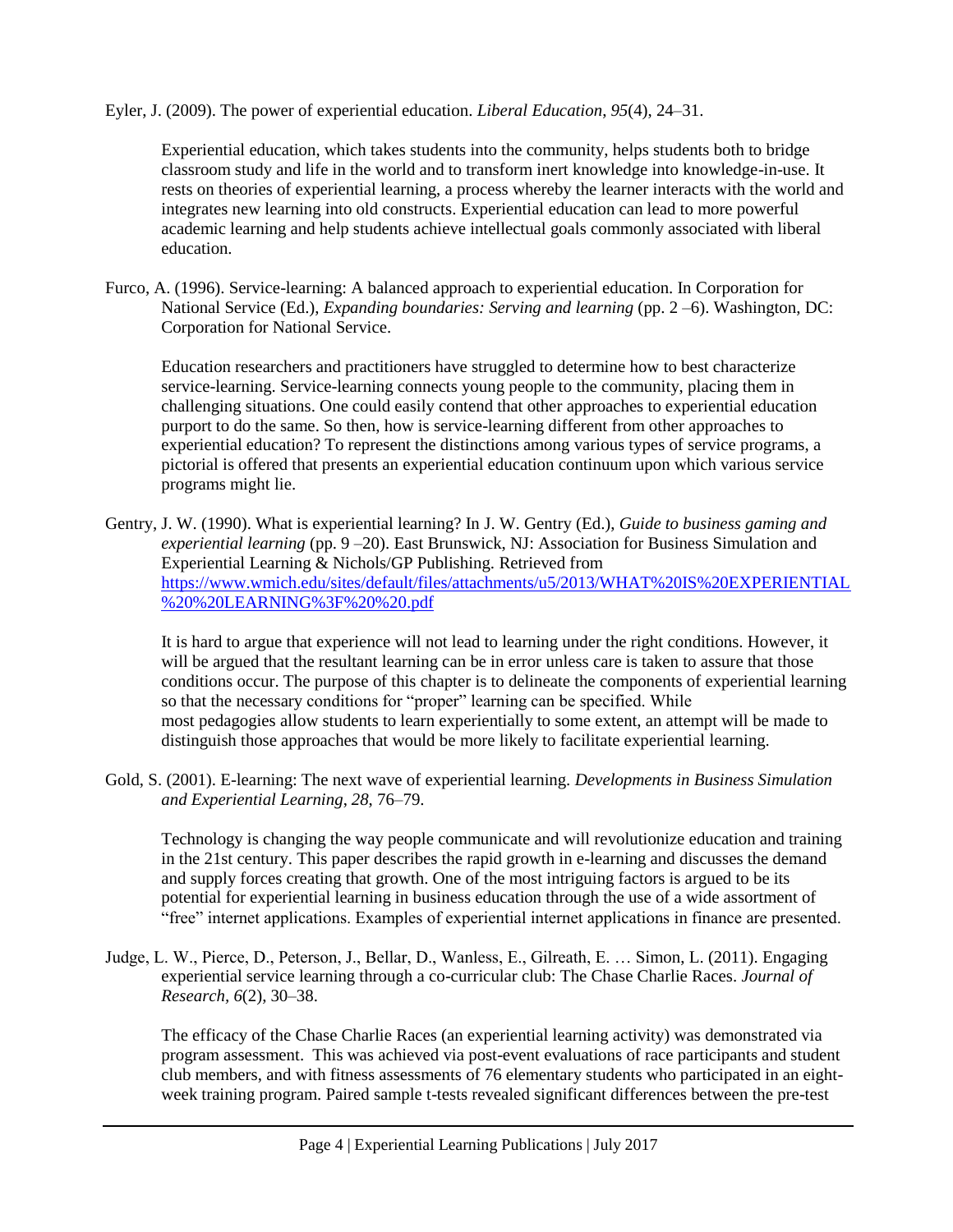$(M = 11.9$  laps,  $SD = 7.3$  and post-test  $(M = 21.3$  laps,  $SD = 11.5$  scores t = 9.504, p < .001. Beneficial outcomes from this learning experience were identified for stakeholders including the students, faculty sponsors, the co-curricular club, the university, and the community.

Klein, G. D. (2009). Student disability and experiential education. *The Journal of Effective Teaching, 9*(3),  $11-37$ .

As a significant percentage of students in higher education today have one or more disabilities, it is important for instructors to be aware of what disabilities, and how disabilities, impact student performance. Students with a wide range of disabilities can encounter significant obstacles when experiential instructional methods are implemented assuming that learners are disability-free. This article presents a taxonomy of disabilities and illustrates how experiential instruction can place students with disabilities in situations where they may not do well. The article also evaluates Universal Design, an approach to course design and management that attempts to address a range of student disabilities and learning styles. Finding that this approach does not fully address the problems of the experiential classroom, the author proposes three strategies that increase the likelihood that all students, including those with disabilities, will have satisfying and successful experiences in courses using experiential methods.

Kolb, A. Y., & Kolb, D. A. (2005). Learning styles and learning spaces: Enhancing experiential learning in higher education. *Academy of Management Learning & Education, 4*(2), 193–212.

Drawing on the foundational theories of John Dewey and Kurt Lewin, the authors examine recent developments in theory and research on experiential learning and explore how this work can enhance experiential learning in higher education. They introduce the concept of learning space as a framework for understanding the interface between student learning styles and the institutional learning environment. They illustrate the use of the learning space framework in three case studies of longitudinal institutional development. Finally, they present principles for the enhancement of experiential learning in higher education and suggest how experiential learning can be applied throughout the educational environment by institutional development programs, including longitudinal outcome assessment, curriculum development, student development, and faculty development.

Lamm, A. J., Cannon, K. J., Roberts, T. G., Irani, T. A., Snyder, L. J., Brendemuhl, J., & Rodriguez, M. T. (2011). An exploration of reflection: Expression of learning style in an international experiential learning context. *Journal of Agricultural Education, 52*(3), 122–135.

Experiential learning techniques have been used in agricultural education programs for decades. An essential part of this experiential learning process is reflection. Kolb (1984) stated that "knowledge results from the combination of grasping experience and transforming it" (p. 41) in a process that involves using reflection. Few researchers have tried to understand how learning style affects reflection when experiential learning techniques are employed. Using Kolb's theory of experiential learning, the researchers explored how adult learners reflected during an experiential learning program in Costa Rica, based on analysis of reflective journals. Participants also completed the Kolb's learning style inventory to determine individual preferred learning styles. The researchers examined the journals of participants for evidence of their expressed learning style and used content analysis to interpret the categorical thematic expressions of the participants. Results indicated that themes surrounding learning style were evident throughout the journals and varying levels of reflection were discovered. The results of this research imply educators should consider multiple methods of reflection when developing experiential learning programs.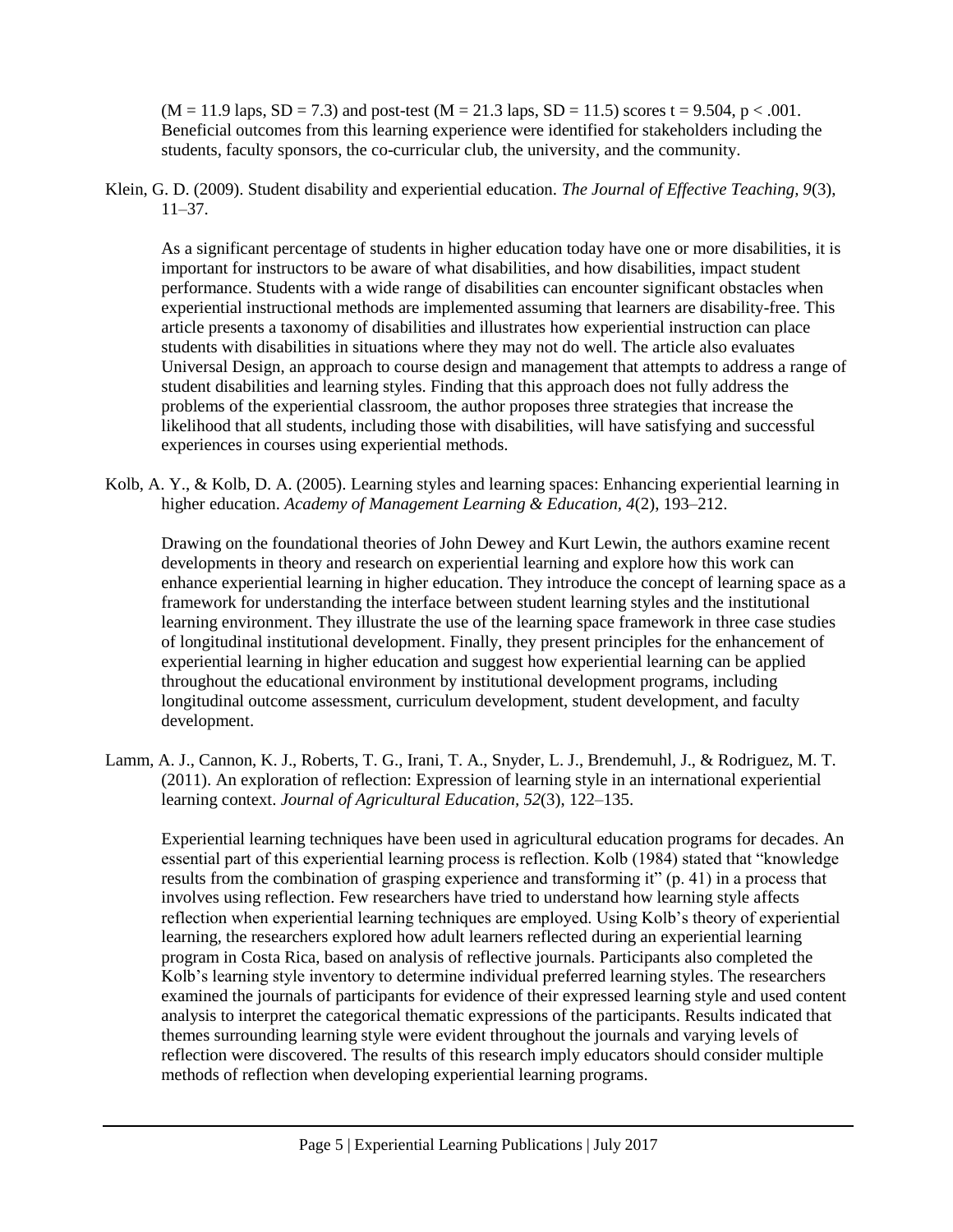Lewis, L. H., & Williams, C. (1994). Experiential learning: Past and present. *New Directions for Adult and Continuing Education, 62*, 5–16.

During the last decade, experiential learning has moved from the periphery of education to the center. No longer supplemental to the acquisition of content, experiential approaches are considered fundamental to meaningful learning. The authors trace the origins of experiential learning theory. They then examine theories that view experience as the key to meaningful learning and learning as the key to personal development. Giving special attention to higher education and workplace learning, they provide examples of current applications and conclude by examining the benefits and challenges of experiential approaches. Throughout this chapter, they demonstrate ways in which experiential learning theory provides a valuable framework for strengthening the critical linkages that can and must be developed among education, work, and personal development.

Lisko, S. A., & O'Dell, V. (2010). Integration of theory and practice: Experiential learning theory and nursing education. *Teaching with Technology, 31*(2), 106–108.

The increasingly complex role of a nurse requires a much higher level of critical thinking and clinical judgment skills than in the past. Opportunities to provide critical thinking experiences in clinical settings are challenged by various factors, including limited clinical facilities and a shortage of nurse faculty. Alternative methods to provide critical thinking experiences in undergraduate nursing education are required. Kolb's theory of experiential learning is discussed as the foundation for the development of an alternative strategy that uses moderate-fidelity manikins. The strategy involved scenario-based performance of selected nursing skills in order to evaluate critical thinking and theory-clinical correlation.

Lutterman-Aguilar, A., & Gingerich, O. (2002). Experiential pedagogy for study abroad: Educating for global citizenship. *Frontiers: The Interdisciplinary Journal of Study Abroad*, *8*, 41–82.

While it is clear that study abroad is not always rooted in the philosophies of experiential education, study abroad and experiential education are natural partners because they share the common goal of empowering students and preparing them to become responsible global citizens. Key principles guiding experiential pedagogy in study abroad are outlined in this article.

Malach, S. E., & Malach, R. L. (2014). Start your own business assignment in the context of experiential entrepreneurship education. *Journal of Higher Education Outreach and Engagement, 18*(1), 169.

Experiential education is often used in entrepreneurship courses, as it conveys both substantive, theoretical knowledge and intangible learning experiences best absorbed through active participation. Starting and operating a business is a unique, educational experience allowing students to apply the substantive knowledge gained in entrepreneurship and other business courses to a real business and to experience the intangible, real-world aspects of the entrepreneurial process. For these reasons, many entrepreneurship programs have incorporated a Start-Your-Own-Business Assignment. This essay explores experiential entrepreneurship education, highlighting the Start-Your-Own-Business Assignment in the context of the Principles of Entrepreneurship course offered to over 200 undergraduate students per year at the Haskayne School of Business, University of Calgary, Canada.

Mollaei, F., & Rahnama, H. (2012). Experiential education contributing to language learning. *International Journal of Humanities and Social Science, 2*(21), 268–279.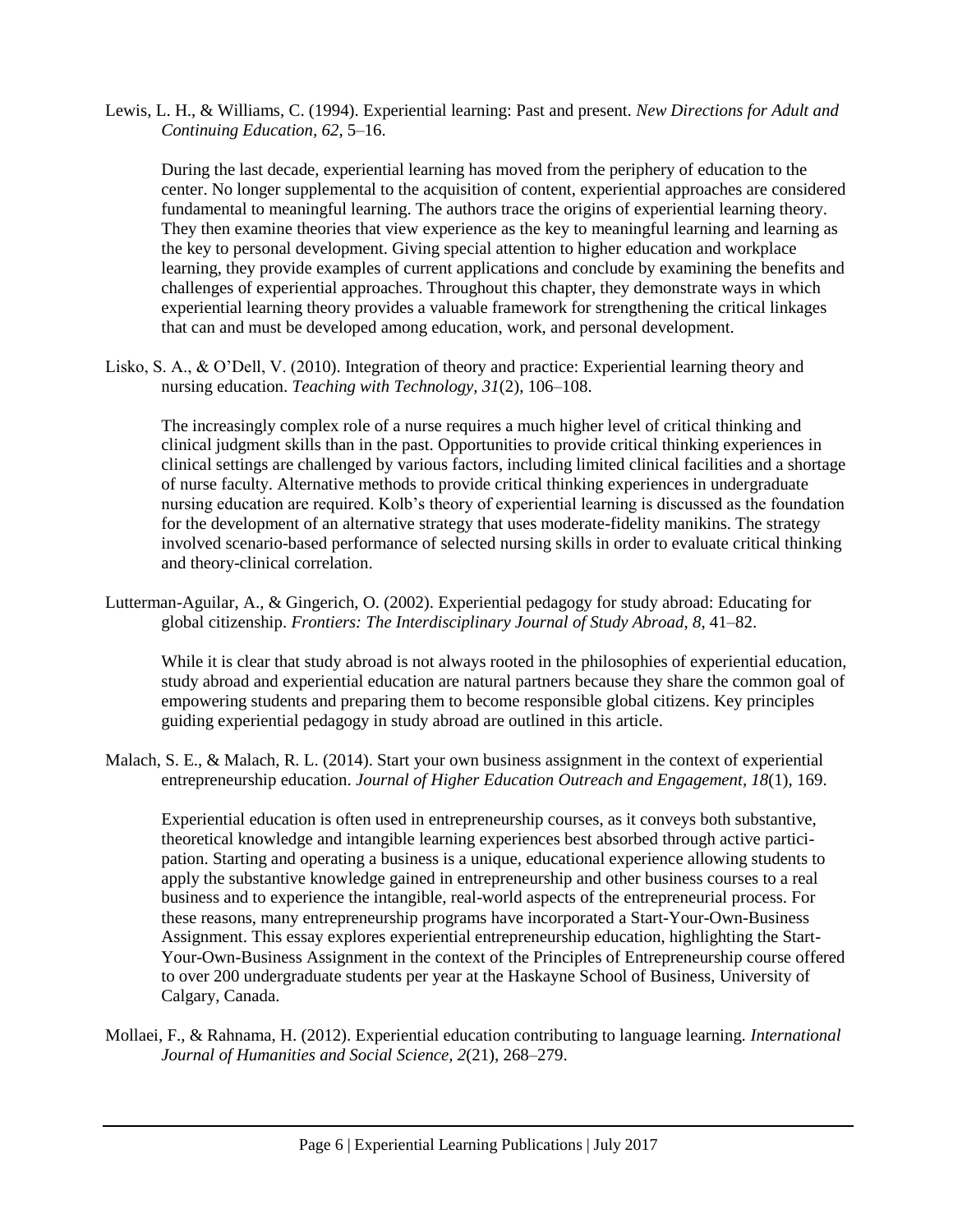Conventional teaching and training are based mainly on knowledge/skills transfer, but this does not address individual growth and potential particularly well. This is because conventional skills/knowledge transfer usually assumes (wrongly) what the individual needs to learn, and the best way in which they can learn it. Experiential learning is a powerful way to address individual growth and potential, which is commonly a much neglected approach to teaching and developing people of all ages. It is adaptable for individual style, preferences, strengths, direction, etc. As such, it is more likely than conventional prescribed training or teaching to produce positive emotional effects, notably confidence, self-esteem, and a sense of personal value and purpose. This paper offers a historical background of how experiential education has emerged, and how it has been adopted to the field of language education. It focuses on identifying the concept of experiential learning, an experiential learning cycle, its principles and criteria, weaknesses and strengths.

Nelson, E. D., & Klak, T. (2012). Equity in international experiential learning: Assessing benefits to students and host communities. *PRISM: A Journal of Regional Engagement*, *1*(2), 106–129.

This research uses participant observation and other qualitative methods to evaluate whether faculty-led, short-term study-abroad programs can successfully promote responsible "fair trade" and thereby substantially benefit not only students but also the host communities. The research draws insights by comparing two experiential learning courses taught in South Africa and Dominica. The results suggest that students benefit in various transformative ways in both courses by applying sustainability and development studies concepts to real-life service and hands-on learning in crosscultural situations. The Dominica course yields more host community benefits, however, because of the instructors' long-term commitments to reciprocal partnerships and equitable engagement. The paper concludes with recommendations for enhancing the impacts of short-term study abroad on students and especially on host communities.

Passarelli, A. M., & Kolb, D. A. (2012). Using experiential learning theory to promote student learning and development. In M. Vande Berg, M. Page, & K. H. Lou (Eds.), *Student learning abroad: What our students are learning, what they're not, and what we can do about it* (pp. 1 –37). Sterling, VA: Stylus.

Study-abroad programs are rich with possibilities for meaningful and transformative learning. By living, studying, and working in an unfamiliar culture, students are challenged to make sense of the novelty and ambiguity with which they are regularly confronted. As a result of this sense-making process, students adopt new ways of thinking, acting and relating in the world. For students who move mindfully through the study abroad experience, it has the potential to change their worldview, provide a new perspective on their course of study, and yield a network of mind-expanding relationships.

Pugsley, K. E., & Clayton, L. H. (2003). Traditional lecture or experiential learning: Changing student attitudes. *Journal of Nursing Education, 42*(11) ), 520–522.

In an attempt to excite baccalaureate nursing students about nursing research, a traditional, lecturestyle nursing research course was transformed into an experiential interactive course. Attitudes toward research were compared between students who received the lecture course and those who participated in the experiential course. Students in the experiential course exhibited significantly more positive attitudes toward nursing research than students in the traditional lecture course.

Ruben, B. D. (1999). Simulations, games, and experience-based learning: The quest for a new paradigm for teaching and learning. *Simulation & Gaming, 30*(4), 498–505.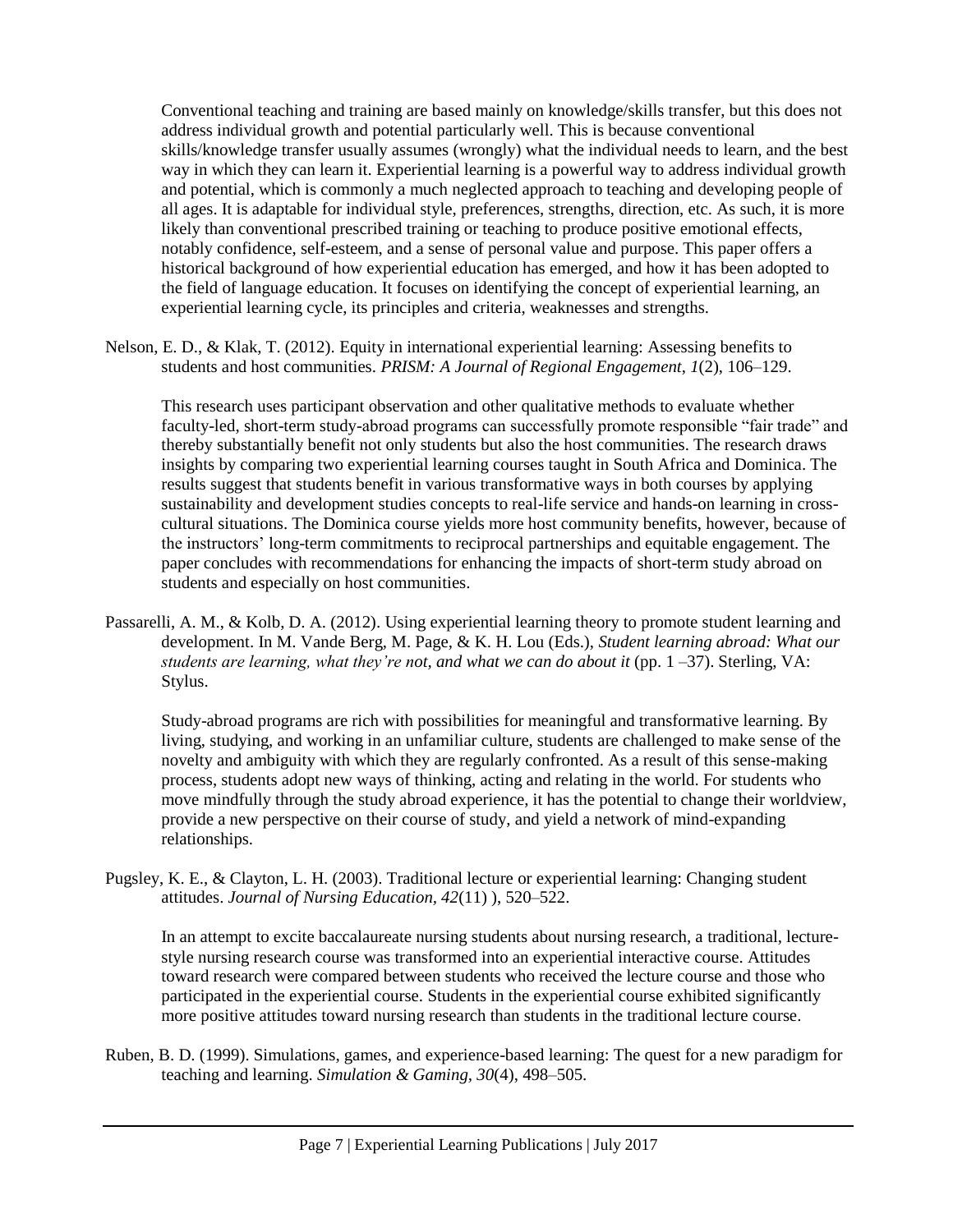This article provides an overview of the evolution of experiential instruction theory and practice from its popular emergence in the late 1960s through the present period. Simulations, games, and other experience-based instructional methods have had a substantial impact on teaching concepts and applications during this period. They have also helped to address many of the limitations of traditional instructional methods, seven of which are discussed in the article. In addition to influencing classroom instruction, experiential methods have come to provide a pervasive and largely taken-for-granted foundation for a wide range of endeavors across many fields. Still, many of the limitations of the classic paradigm continue as vital and largely unresolved challenges today, and there remains much important work to be done to translate insights about experience, teaching, and learning into common practice.

Sand, J. N., Elison-Bowers, P., Wing II, T. J., & Kendrick, L. (2014). Experiential learning and clinical education. *Academic Exchange Quarterly, 18*(4). Retrieved from <http://www.rapidintellect.com/AEQweb/5485l4.pdf>

Graduates of clinical health care programs are expected to enter the workforce with professional skills applicable to the current healthcare setting. The authors believe the use of experiential education, where students are purposefully engaged in direct experience with an emphasis on reflection, increases the ability of students to develop clinical skills during their undergraduate and graduate education. The authors of this paper discuss the role of experiential learning for adult students in the clinical environment.

Schenck, J., & Cruickshank, J. (2015). Evolving Kolb: Experiential education in the age of neuroscience. *Journal of Experiential Education, 38*(1), 73–95.

In pursuing a refined Learning Styles Inventory (LSI), Kolb has moved away from the original cyclical nature of his model of experiential learning. Kolb's model has not adapted to current research and has failed to increase understanding of learning. A critical examination of Kolb's experiential learning theory in terms of epistemology, educational neuroscience, and model analysis reveals the need for an experiential learning theory that addresses these issues. This article reconceptualizes experiential learning by building from cognitive neuroscience, Dynamic Skill Theory, and effective experiential education practices into a self-adjusting fractal-like cycle that we call Co-Constructed Developmental Teaching Theory (CDTT). CDTT is a biologically driven model of teaching. It is a cohesive framework of ideas that have been presented before but not linked in a coherent manner to the biology of the learning process. In addition, it orders the steps in a neurobiologically supported sequence. CDTT opens new avenues of research utilizing evidencedbased teaching practices and provides a basis for a new conversation. However, thorough testing remains.

Simons, L., Fehr, L., Blank, N., Connell, H., Georganas, D., Fernandez, D., & Peterson, V. (2012). Lessons learned from experiential learning: What do students learn from a practicum/internship? *International Journal of Teaching and Learning in Higher Education, 24*(3), 325–334.

A multi-method approach was used in a pilot assessment of student learning outcomes for 38 students enrolled in an undergraduate psychology practicum/internship program. The results from a pretest-posttest survey revealed that students improved their multicultural skills from the beginning to the end of the program. The results also indicate that experiential learning enhances student personal, civic, and professional development. The consistency of responses from students, field supervisors, and faculty suggest that the practicum/internship program is beneficial for all involved and serves as a method for strengthening university-community partnerships.